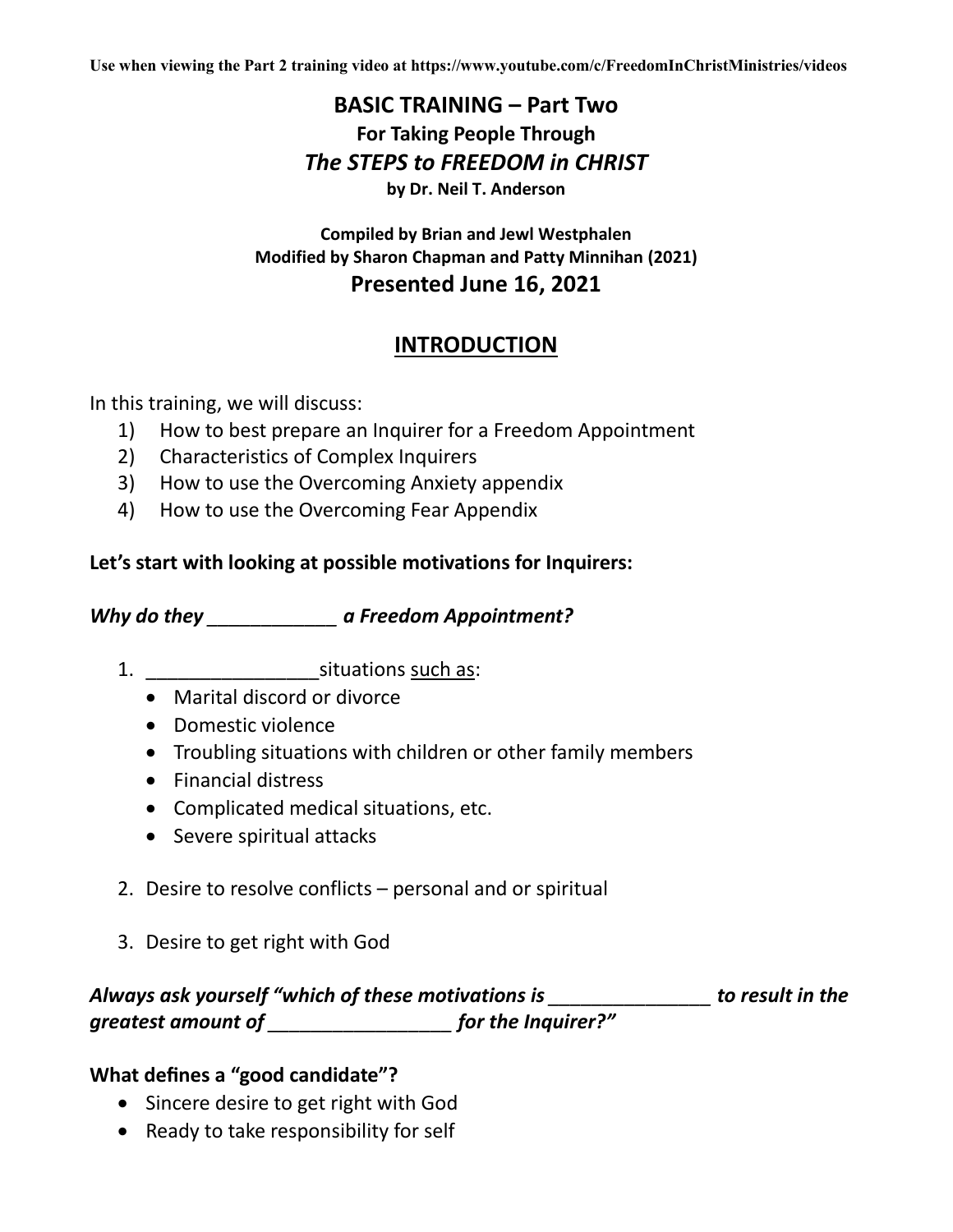You and the Inquirer **must understand** that YOU cannot set them free. ONLY **JESUS** can set anyone free!

Freedom will result as they **confess, renounce,** and **forgive** because of their **desire**  \_\_\_\_\_\_ \_\_\_\_\_ \_\_\_\_\_\_\_\_\_\_\_ **with God**.

**Two important questions to consider:**

- **1. How to decide** \_\_\_\_\_\_\_\_\_\_\_ **the right time is to take an Inquirer through the Steps to Freedom.**
- **2. How can you best** \_\_\_\_\_\_\_\_\_\_\_\_\_\_\_ **an Inquirer for the most successful Freedom Appointment?**

#### **Let's start with figuring out how to decide if it is the right time to take the Inquirer through the Steps to Freedom.**

**Intake Meeting – The Constant of State State of the Constant of the Constant of The Intake Meeting – The Constant of The Integration of the Constant of the Constant of the Constant of the Constant of the Constant of the C** Freedom Appointment.

Meet at church with access to pastoral staff if possible. But meet by phone or on Zoom, if necessary.

Use the **Community Freedom Ministry Intake Form**. (Appendix #7 in the CFM 101 manual from CFMU) to help you **with the set of the set of the set of the set of the set of the set of the set of the set of the set of the set of the set of the set of the set of the set of the set of the set of the set of** 

- What brings you here?
- What do you hope to accomplish by going through the Steps?
- Determine if this is the right time for a Steps Appointment or not.

*(See next page for the form)*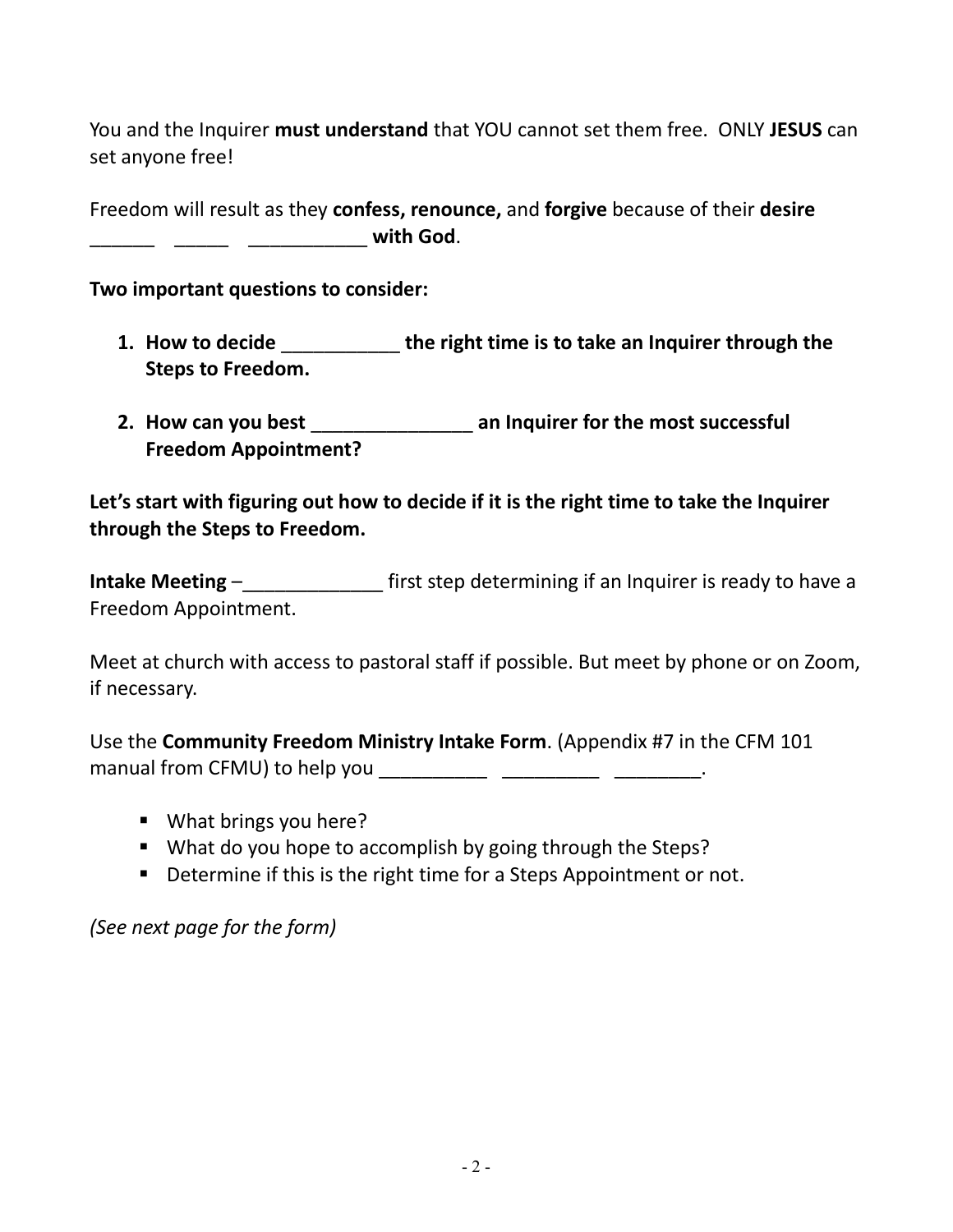#### **COMMUNITY FREEDOM MINISTRY INTAKE FORM**



Inquires Date Letter Name of Today's Date

This form is to be filled out by the Intake Coordinator and is

designed to help determine whether the inquirer is willing to and is going to benefit from going through *The Steps* to Freedom in Christ at the present time or in the very near future.

Once this form is filled out, it should be placed in a new personal file folder for the inquirer.

| <b>Inquirer Name</b> |  |
|----------------------|--|
| Address              |  |

| Home Phone 2008 2010 10:00:00 Phone 2010 10:00:00 Phone 2010 10:00:00 Phone 2010 2010 2010 2010 2010 2010 2010 |                                    |
|----------------------------------------------------------------------------------------------------------------|------------------------------------|
|                                                                                                                | Age                                |
|                                                                                                                |                                    |
|                                                                                                                |                                    |
| Marital Status: Single Married Separated Divorced Widow(er)                                                    |                                    |
| Dependent Children                                                                                             |                                    |
|                                                                                                                | Age $\_\_\_\_\_\_\_\_\_\_\_\_\_\_$ |
|                                                                                                                | Age _______                        |
|                                                                                                                | $Age$ <sub>_________</sub>         |
|                                                                                                                | $Age$ <sub>__________</sub>        |
|                                                                                                                | $Age$ <sub>_________</sub>         |

- 1. How did you hear about the Community Freedom Ministry?
- 2. According to your understanding, what does the Community Freedom Ministry do?

**Intake Coordinator reads:** The purpose of the Community Freedom Ministry is to help people experience freedom in Christ so that they can connect or reconnect to God and develop their spiritual lives and grow and mature as responsible, involved members of the body of Christ. Jesus wants to see people who are trapped in the snares and sins of life set free. And so do we.

3. What kinds of problems are you having? Exactly what kind of help are you looking for?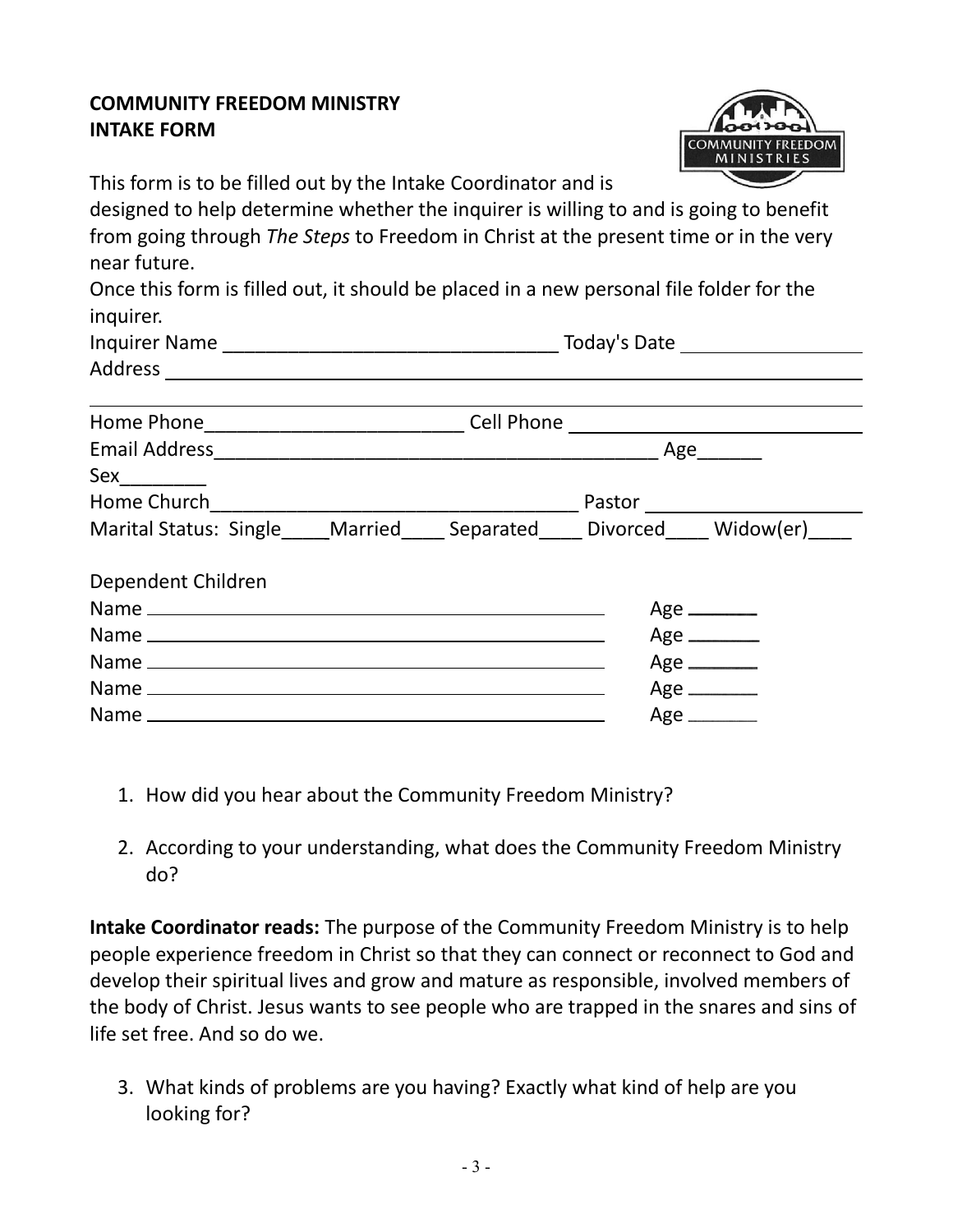- 4. Do you consider yourself to be a Christian?
- If yes, please explain where you are in your spiritual journey with God.
- If no, would you be willing to look at how a relationship with God through Jesus Christ could benefit you? **Intake Coordinator** shares the gospel and invites the Inquirer to receive Jesus Christ.

**Intake Coordinator reads:** It was predicted of Jesus Christ hundreds of years before He was born as a man that He would come to bring good news to those who are struggling and in trouble. He would come to bind up broken hearts and to preach a message of freedom to those who are in prison to sin and the powers of evil. He would come to comfort those who mourn and bring beauty and joy back to the hearts of those who are grieving and downtrodden. He wants you to know today that this is the year of His grace. Here at the Community Freedom Ministry, we are offering this ministry of grace, hope and truth to weary, burdened people using a simple, biblical tool called The Steps to Freedom in Christ.

5. Are you familiar with The Steps to Freedom in Christ? Yes \_\_\_\_\_ No If No, **Intake Coordinator** should take the inquirer through a brief, guided tour of the "Steps," using an actual copy of The Steps to Freedom in Christ.

6. Do you have any questions or concerns about The Steps to Freedom in Christ? **Intake Coordinator reads:** The way we take people through The Steps to Freedom in Christ is one-on-one. A trained "encourager" who is not a professional counselor or therapist will guide you through the prayers and places of confession and repentance in The Steps to Freedom in Christ. Someone will also sit in on the session for the sole purpose of praying silently for you as you go through this process. If you are able to bring with you someone that you know and trust who will be able to follow up with you after the freedom appointment is over, that is the best person to serve as a prayer partner. If you do not know someone like that, then the Community Freedom Ministry will assign someone as a prayer partner. Everything that takes place in the freedom appointment is held in strict confidentiality unless we have reason to believe you or someone else is in physical danger or if a minor or senior citizen is being abused.

7. Do you have any questions about this process? Is it clear to you so far?

**Intake Coordinator reads:** A freedom appointment typically takes from 3-7 hours long and, therefore, if you have dependent children at home, you will need to find childcare. Preferably, but not necessarily, appointments are held during the work week and,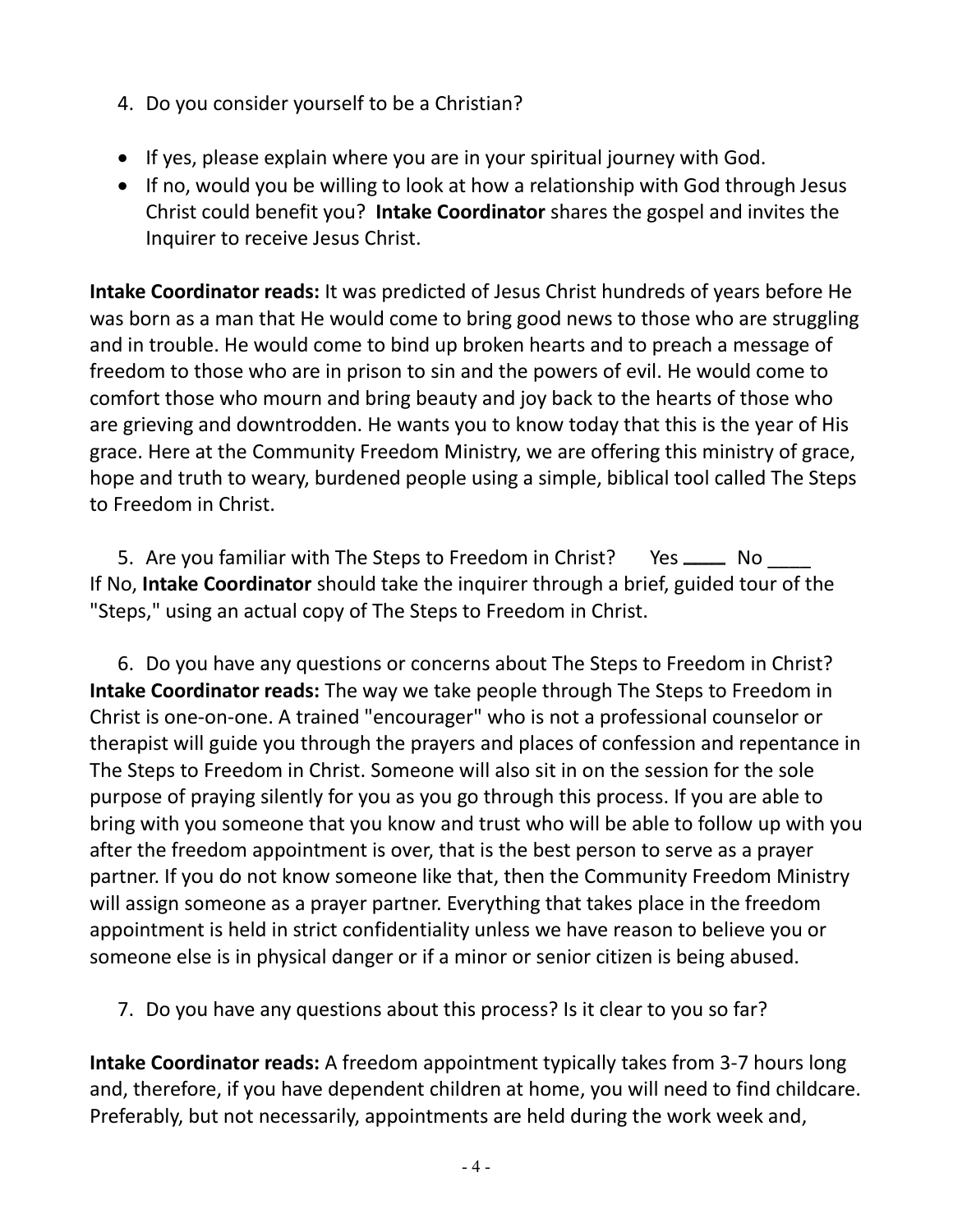therefore, if you are currently working, you will need to take a vacation day, sick day or mental health day when the freedom appointment will be held here at the church. There is no charge for this ministry. We are glad to offer this ministry for free.

- 8. Do you have any questions or concerns about the freedom appointment? Do you foresee having any problems making it to the freedom appointment?
- 9. Is there anything else that you would like to tell us about before we finish up our time together?

**Intake Coordinator reads:** We are committed to doing what is best for you. I will take what you have shared with me and pray about it to determine God 's wise plan of action to help you. This is as far as the information you shared with me will go at this point. If you end up having a freedom appointment, then the encourager assigned to you will also be aware of your needs. You should hear back from me in the next seven days. If God shows me that this is the time to take you through the Steps to Freedom, I will give you a Confidential Personal Inventory (CPI) to fill out before we schedule your Freedom Appointment.

# **Let's think some more about things to consider in determining if it is the**  \_\_\_\_\_\_\_\_\_\_\_ **time to take someone through the Steps to Freedom:**

**DO TAKE THEM THROUGH THE STEPS** \_\_\_\_\_\_\_\_\_\_\_\_\_\_\_\_**:**

- **They are** \_\_\_\_\_\_\_\_\_\_\_\_\_\_\_\_\_to:
	- get right with God
	- willing to confess, repent, forgive
	- and live according to God's truth
- **They are** \_\_\_\_\_\_\_\_\_\_\_\_\_\_\_\_\_ to doing the necessary preparation. **(Including the CPI).**

**Now let's think about how to** \_\_\_\_\_\_\_\_\_ \_\_\_\_\_\_\_\_\_\_\_\_ **an Inquirer for a Freedom Appointment** 

- The best preparation for a Steps to Freedom Appointment is to **attend a class** *such as the FIC Course* where Victory Over The Darkness and The Bondage Breaker are *read, studied* and *discussed in a group setting.*
- Or to attend the **Freedom in Christ Discipleship course.**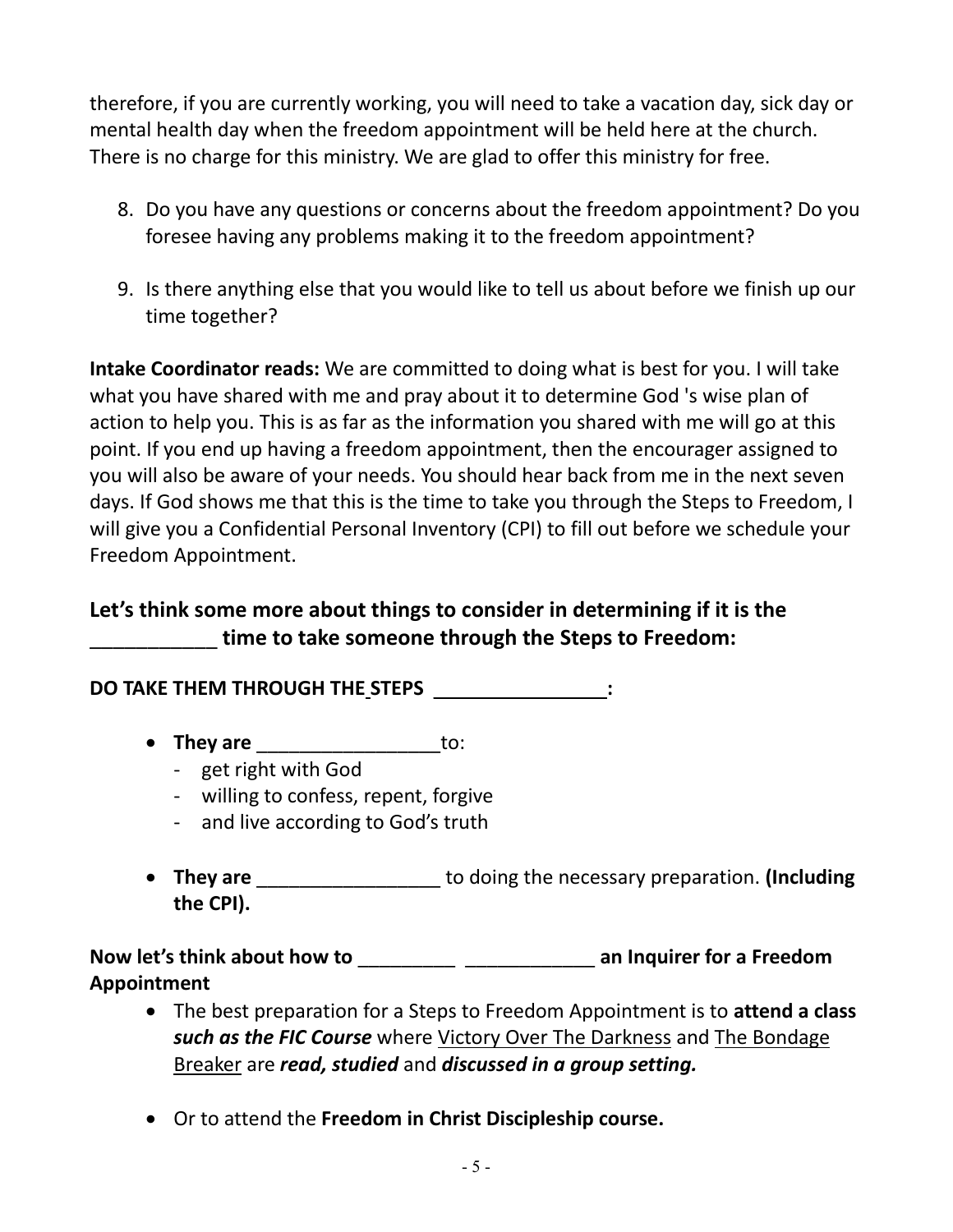• **At the very least, they are committed** to do the Interactive Restored online. [\(http://restored.pub/\)](http://restored.pub/)

Sometimes it is just not the right time for a Freedom Appointment. So we \_\_\_\_\_\_\_\_\_\_\_\_\_\_\_\_\_\_ when:

- **People want a** \_\_\_\_\_\_\_\_\_\_\_\_ \_\_\_\_\_\_\_\_\_\_. You will want it, too, but remember God is in charge of timing.
- **People are in a serious \_\_\_\_\_\_\_\_ or deeply** \_\_\_\_\_\_\_\_\_\_\_\_—let that wound close up some first.
- **People are not willing to or capable of taking** \_\_\_\_\_\_\_\_\_\_\_\_\_ **responsibility** to read VOD and BB, if possible, or the equivalent (The more they renew their mind with truth, the less teaching you'll do).
- **The** \_\_\_\_\_\_\_\_\_\_\_\_\_\_\_\_ **is when people are very oppressed.**
	- Sometimes we can offer a FA to a person who does not seem able to take responsibility due to severe demonic oppression.
	- They may only achieve a small bit of freedom.
	- But they might be \_\_\_\_\_\_\_\_\_\_\_\_\_\_\_\_\_\_\_\_\_\_\_\_\_ that there is more to come.
	- We must never be **the interest if the degree of freedom that is achieved** does not meet our expectations.
	- God is working in His people in His timing and in His way.
	- You are not His only tool.

### **Wait whenever the Holy Spirit warns you to "Stop" or "Wait."**

#### **Let's look at the Characteristics of a Complex Inquirer (Compiled by Dan Studt for the Participant's Practicum Binder)**

By Complex Inquirer, we do not mean everyone who has a difficult life with complicated issues. But we do want you to know some things that characterize the Complex Inquirer:

• History of seeing many different counselors, treatment centers, ministry leaders for help with **little or no apparent** \_\_\_\_\_\_\_\_\_\_\_\_\_\_\_\_\_\_.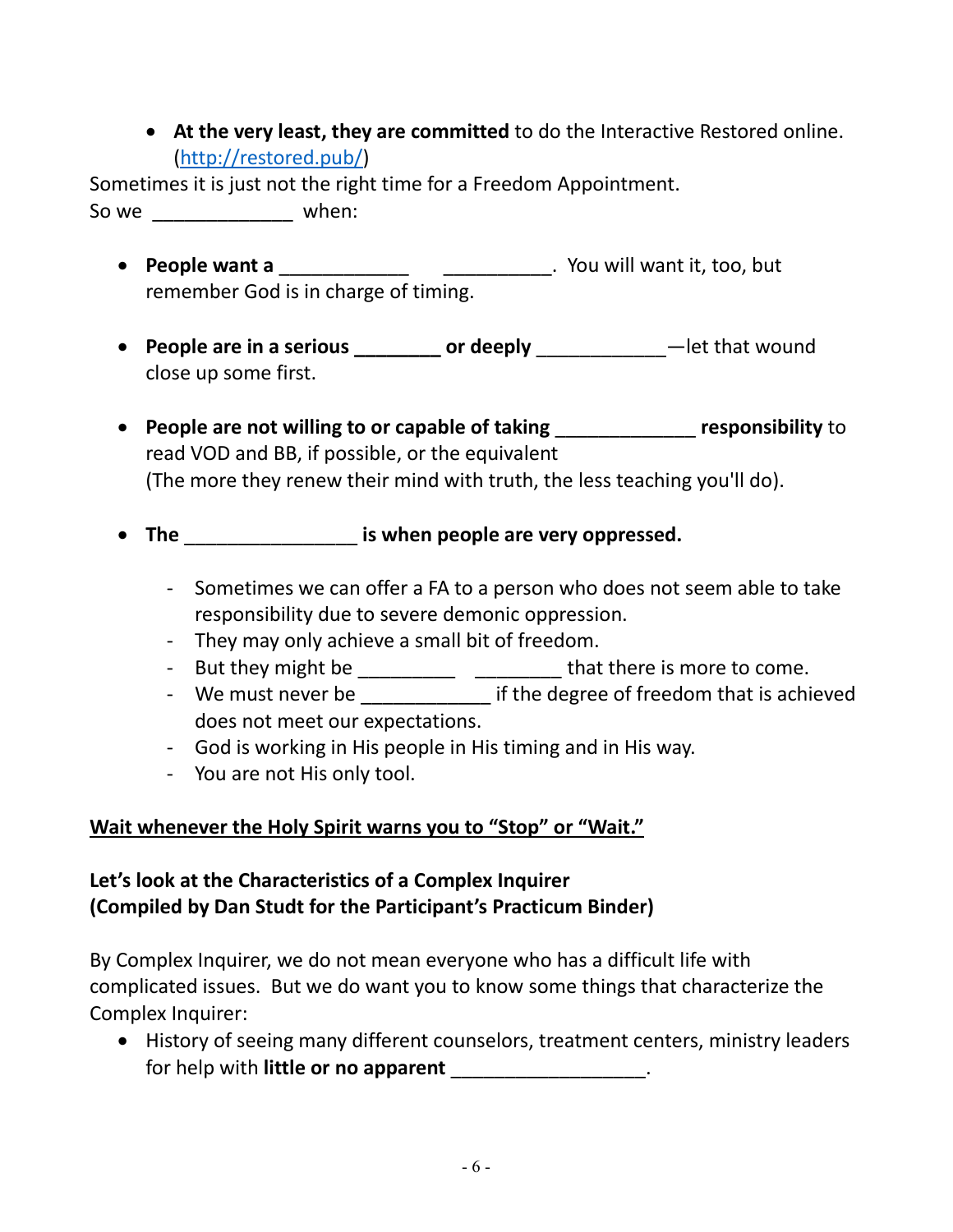- Difficulty getting connected or staying connected to healthy healing \_\_\_\_\_\_\_\_\_\_\_ of believers
- An aversion to being under authority.
- Tendency to **Tendency** to unhealthy, over-dependent relationships (especially if they are expecting you to become a caregiver).
- Exhibits guilt-producing behavior to get attention and caregivers.
- Looking for **DELIVERANCE** a power encounter, not a truth encounter.

## **Three important principles to remember:**

- 1. Stay in the kingdom niche to which God has called you (a healthy operation of a CFM).
- 2. You are not called by God to work individually with everyone who for help.
- 3. Continually develop an up-to-date \_\_\_\_\_\_\_\_\_\_\_\_\_\_\_\_ of other caregivers and professionals that can become your CFM's own referral network.

### **Let's look at some other important considerations:**

- It certainly is possible to proceed with a Steps appointment and refer the Inquirer for other help simultaneously if the crisis is not debilitating.
- If the Inquirer expresses a desire to harm self or others, you may need to refer them to your pastor or director of counseling for immediate help. You can ask if they have a plan worked out to harm themselves to determine if it is necessary to refer them.
- If the Inquirer is not a good candidate at this time, refer them to an appropriate member of pastoral staff if other kinds of help are needed.
- DO NOT take someone of the opposite sex through The Steps alone.
- Neither is it advisable to have a family member sit in as prayer partner except a parent with a child unless there is evidence of parental abuse.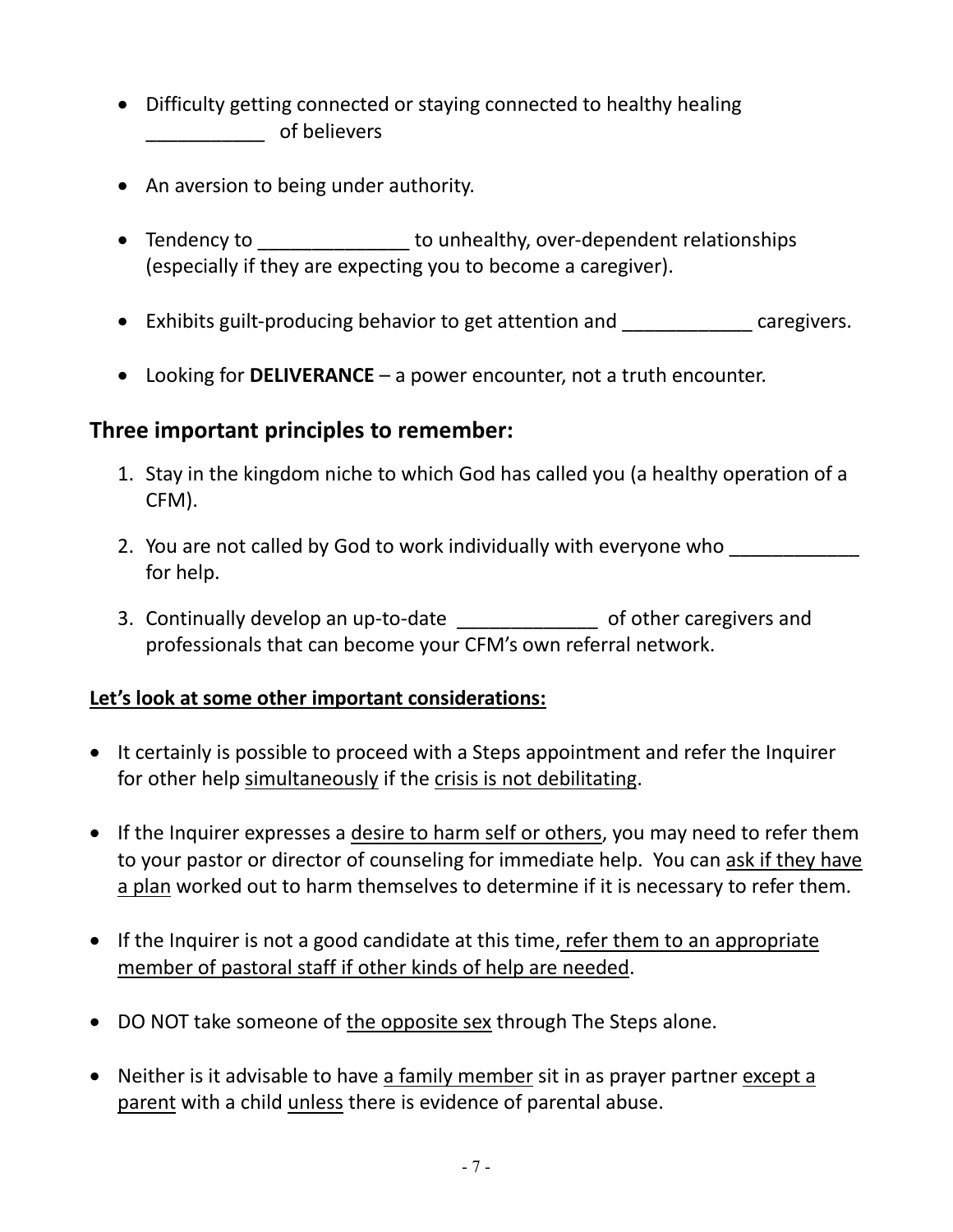**During the Steps Presentation Part One, we took you through the 7 Steps to Freedom.** 

**Now we want to address two of the useful tools in the Appendix of the Steps Booklet:**

- **1) Overcoming Anxiety: Appendix D on pages 30-31**
- **2) Overcoming Fear: Appendix C on pages 28-29**

## **OVERCOMING ANXIETY**

In many of the Freedom in Christ resources, we're told that when you feel anxious about something, it's a signal that your goal feels \_\_\_\_\_\_\_\_\_\_\_\_\_\_.

When we don't know what's going to happen, we tend to make  $\sim$ and some people typically assume the worst.

Is there a \_\_\_\_\_\_\_\_\_\_\_\_\_\_\_\_\_\_\_\_\_\_\_\_\_\_\_\_ thing you could do to make it a better situation? (Then do it!)

Being overly anxious is very often more \_\_\_\_\_\_\_\_\_\_\_\_\_\_\_\_\_\_\_\_\_\_ to the person than the negative consequence they worried about.

And beware - anxiety can grow into entity and the same if you focus on something that may never happen.

We are only responsible for the things we have the **We are only responsible for the things** we have the  $\overline{\phantom{a}}$  to control.

Our sense of worth is tied only to that for which we are responsible.

#### **Practice:**

**2 Cor. 10:5**, "Take every thought captive to the obedience of Christ."

When you recognize an anxious thought, 1<sup>st</sup> Peter 5:7 tells us "Cast your anxiety on Him, for He cares for you."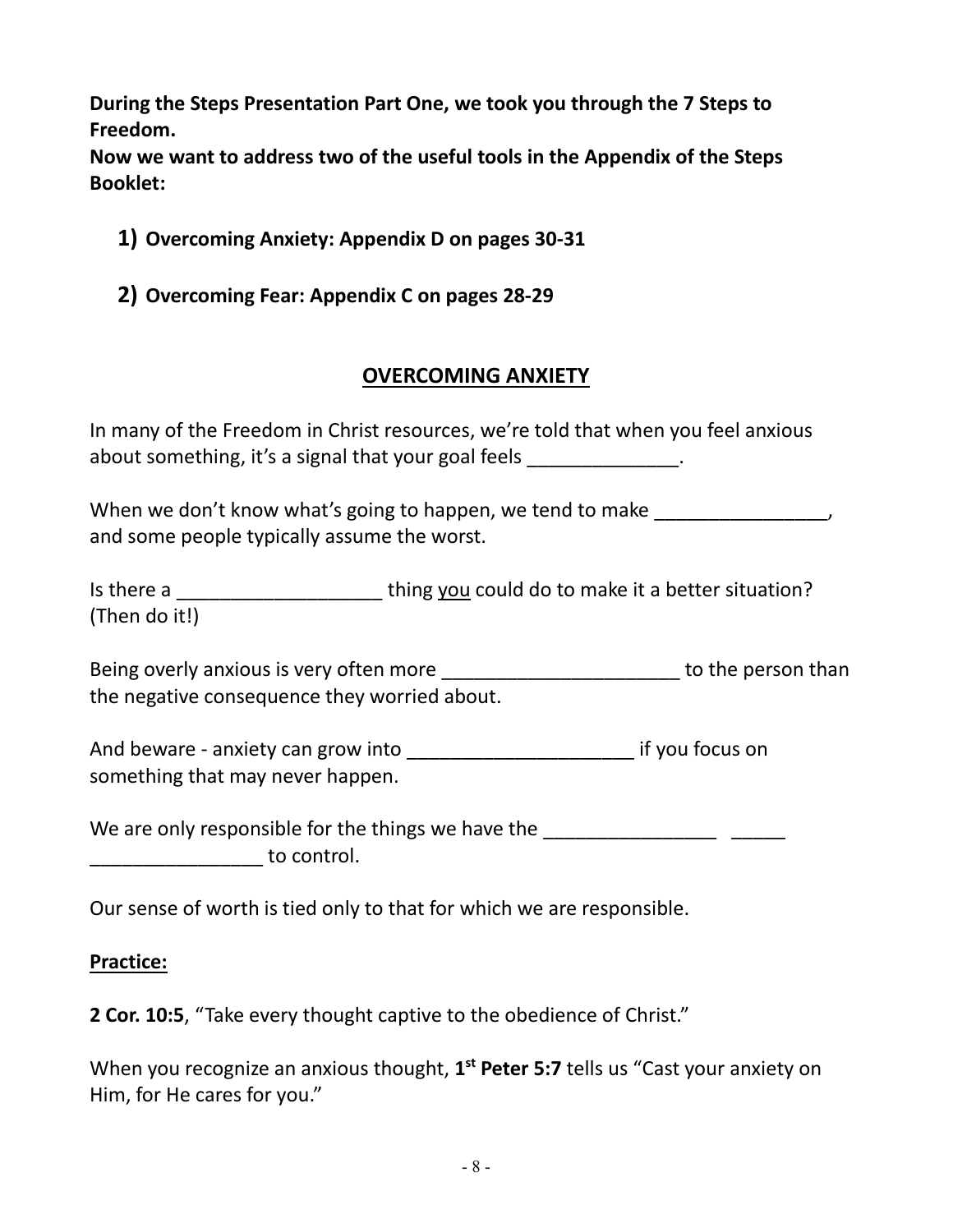**Phil. 4:6-7** says "Be anxious for nothing, but in everything, by prayer and supplication and with thanksgiving, let your requests be made known to God. And the peace of God, which transcends all understanding, will guard your hearts and minds in Christ Jesus." Fulfill YOUR responsibilities, everything that you personally can do related to the situation, and then **TRUST GOD** with the rest of it.

Any leftover anxiety is probably due to your assuming responsibilities that God never intended you to have.

# **OVERCOMING FEAR**

In the prayer to **overcome fear**, the Inquirer will ask God "to **reveal** any and all controlling **fears** in my life and the **lies** behind them."

This step is vital. Fear can be considered a form of This step is vital. Fear can be considered a form of indication of being consumed with  $\qquad \qquad$ .

- After praying the opening prayer, they should **take time** to carefully review all the fears listed in the Steps booklet.
- Have them add their own specific fears.
- Their fears will usually stem from \_\_\_\_\_\_\_\_\_\_\_ **in their life.**
- It's important to **uncover the** \_\_\_\_\_\_\_\_\_\_ that those events caused them **to believe about themselves**.
- It is equally important for them to identify and **announce the** \_\_\_\_\_\_\_\_\_\_**that clearly contradict the lies.**

### **Let's look at the handout entitled Fear Worksheet**:

• Can help them to identify **fears, lies,** and **defense mechanism** they have been using to cope with their fears.

Dan Studt recently wrote: "What developed as a defense mechanism when I was a kid turned into an **ingrained pattern of thought."**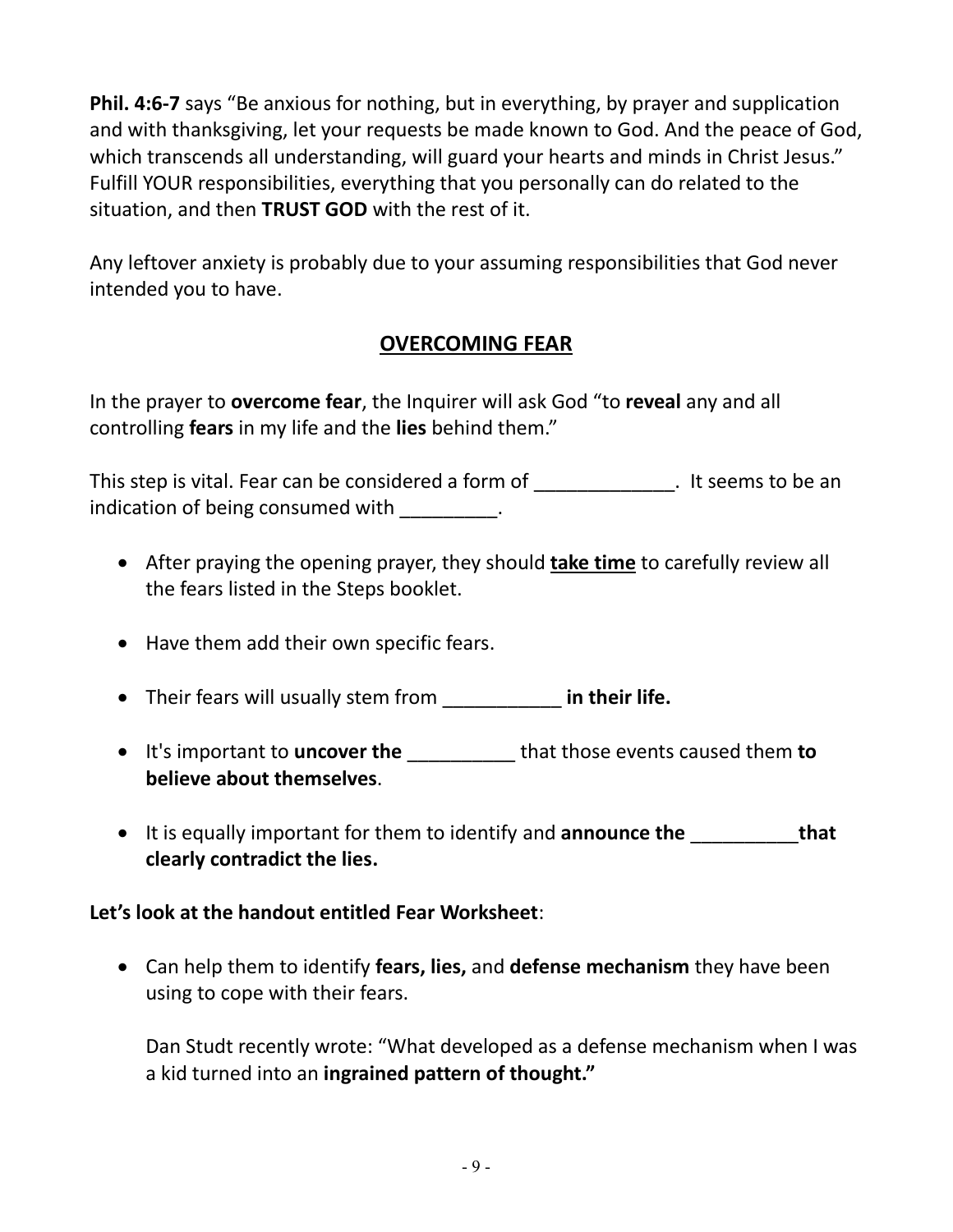- Will give them a chance to **discover biblical truth** that directly contradicts the lies they have believed.
- Shows how important it is for Inquirers to \_\_\_\_\_\_\_\_\_\_\_\_\_\_\_\_\_\_\_\_\_\_\_\_\_\_they have believed and make a conscious decision to stop believing them and start believing what God says is true about them instead.
- Is a \_\_\_\_\_\_\_\_\_\_ to help them obey God's command in **2 Corinthians 10: 5**.

### **OUR THEME SONG OR MOTTO**

**"We take every thought captive to make it obedient to Christ"**